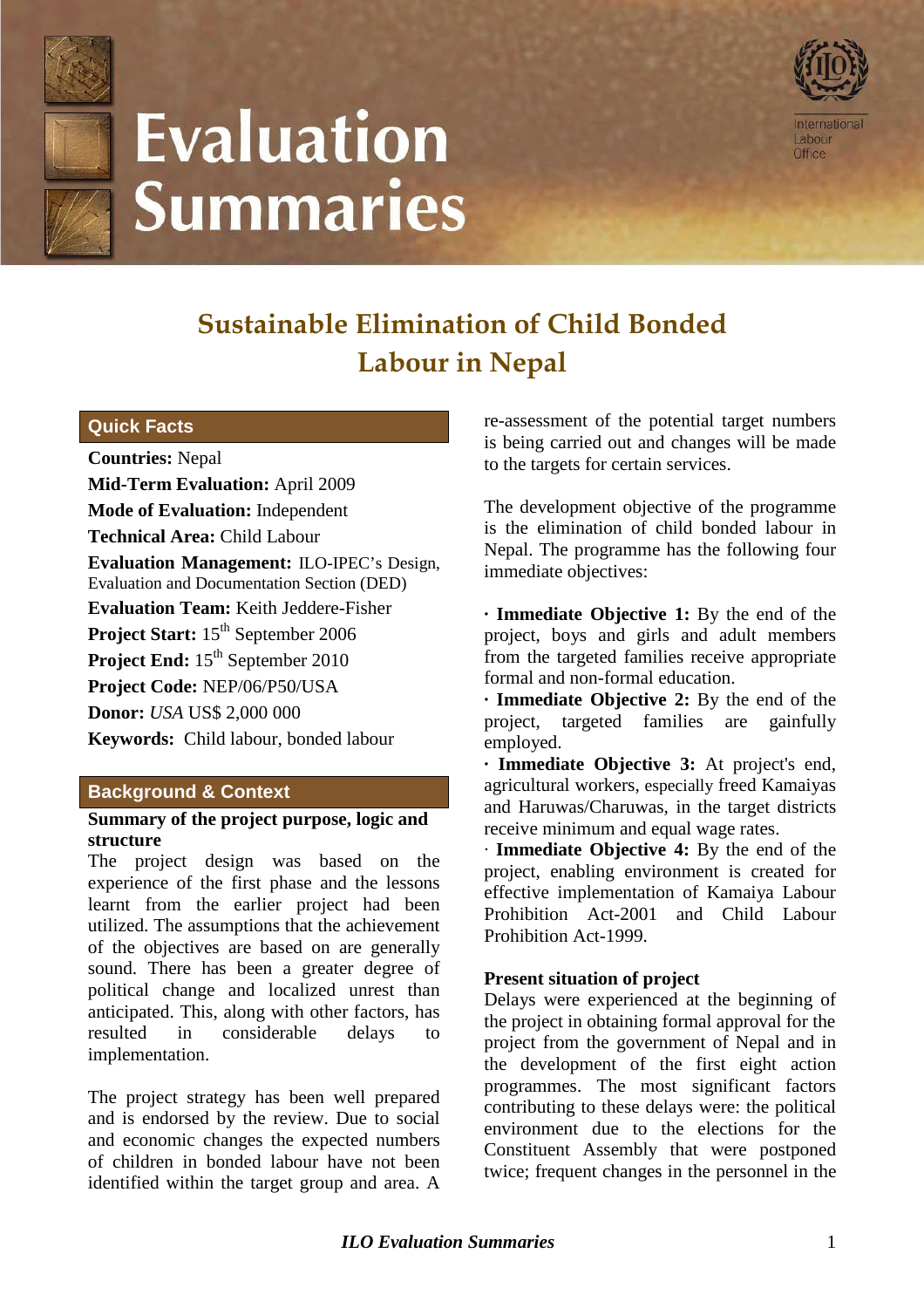MoLRM; regular strikes and other political disturbances in the Terai region; the decision to collect baseline information by the implementing partners as part of their action programme (AP); and using a competitive bidding process for the award of action programmes.

Activities for objective 1 for education and social mobilization of bonded laborers were delayed by about nine months. Services are being provided and the main challenge is the lower than expected numbers of child bonded laborers to provide services to. With this exception, targets and the objective are expected to be achieved. These APs are also working on awareness raising among community organisations, an output of objective 4, and this is progressing well.

The APs for the activities for objective 2, promoting the gainful employment of (ex)bonded laborers are about to start. Implementation has been delayed by seven months from the planned date. The project management expects to achieve the objective by the end of the project. The limited time between closing the APs and the end of the project may negatively affect the sustainability of the outcomes as there will be limited time available to support the skill-training graduates.

APs to achieve objective 3, relating to unionization and minimum/equal wages were approved in January 2008, 11 months behind the planned date. Although no work has begun in the field, the trade unions are already active there and it is expected that the objectives will be achieved.

The AP for legislative reform (objective 4) was signed in January 2009 and it is important the work starts on this as soon as possible. There may be opportunities to support the government to implement the Kamaiya Act more widely and this should be encouraged. The project team is providing effective support and training to implementing partners and their capacity is being developed.

It is not clear from the planning documents when APs were planned to start and their intended duration. It is recommended that more detail is provided in the timeline for project management functions in the future. It is recommended that a realistic timeframe is established for the preparation period for projects of this kind.

The project management is confident that all expected objectives will be achieved. Other stakeholders are concerned about the quality and sustainability of the outcomes of objective 2 and of the feasibility of the legislative reform in objective 4.

Other implementation challenges identified by the review meeting were the sustainability of impact on children, the lack of project activity to support schools with a high additional intake and the high turnover of AP staff.

The project has a variety of strategies to sustain its impact within communities and IPs are well aware of them. Community child labour monitoring systems are an important and potentially effective process for this.

# **Purpose, scope and clients of the evaluation**

The project is being implemented with the participation of a number of partners carrying out Action Programmes (APs).

– Eight Non-government organisations (NGOs) are implementing APs on education and social mobilization.

– The MoLRM is implementing an AP for employment creation and for the revision of child labour-related legislation.

– Two Trade Unions are implementing APs promoting fundamental principles and rights at work and for strengthening agricultural workers organizations.

– Two NGOs will shortly start APs for employment and skill development

– The Ministry of Labour and Transport Management (MoLTM) will implement an AP to update the Master Plan on child labour.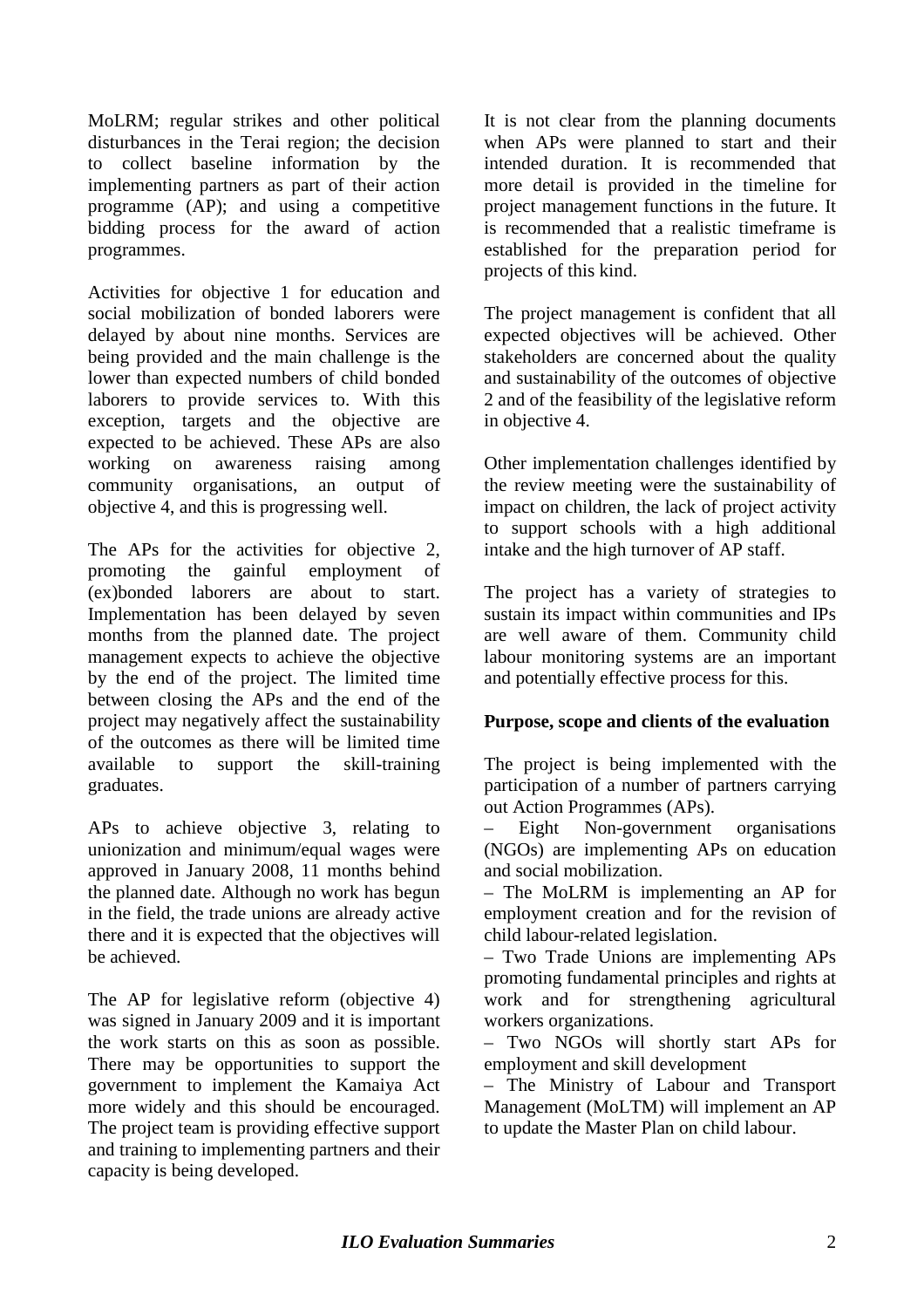#### **Methodology of evaluation**

A short desk review of documents was carried out prior the main review and a list of the documents reviewed is in annex 3. The participants in the project review were all implementers and decision makers in relation to this specific project. They do not include other stakeholders such as potential beneficiaries or independent observers. An external consultant served as facilitator to guide the project review participants through a discussion of their experiences. It is therefore a project review facilitated by an independent consultant. The diagram on the following page helps to illustrate the methodology of the 'project review' in comparison to a 'project evaluation'.

The review was carried out from the 16th to the 20th February 2009. There were two main days for the review, one an interaction with the project staff and existing IPs on the 18th February, and the other on the 19th, an interaction with representatives from the MoLRM, TUs as well as those present on the 18th. A list of the participants of each meeting is in annex 4, along with a list of those interviewed by the facilitator during the review. A local consultant prepared a record of the discussions and conclusions from both meetings and this is in annex 5. The review meeting was the main tool for the collection and sharing of information and experiences between the participants of the review. In addition the external facilitator carried out a document review and received a detailed briefing from the project staff. The review facilitator did not visit or observe any of the field implementation areas, nor did he meet with any beneficiaries or independent observers of the project. The information collected, conclusions drawn and recommendations made are based on the information provided

# **Main Findings & Conclusions**

The objectives and the strategies of the second phase are very similar to the first phase, the main difference being the inclusion of the other forms of bonded labour in districts in the

central and eastern Terai. Many of the relevant lessons learned and recommendations from the SEBL phase I have been included in the design of phase II and these are:

An increased level of training to implementing partners in order to develop their understanding and capacity to carry out the required activities. This has become a specific output under objective 4.

· The use of using existing local committees and structures rather than establishing new ones.

· The monitoring of certain important indicators by an organization independent from the organization expected to bring about the desired change. (However in practice this has not yet been implemented and the project is currently considering it).

· A strong linkage with the Education For All programme was developed in order to address the needs of schools with a large additional enrolment.

· The omission of attempting to provide revolving fund and micro finance support within a short-period project. Instead referral to specialist institutions has been proposed.

· The need for social mobilization of the (ex)bonded laborers has been recognized as a need and included in the APs. However the process is not clear.

· Greater attention has been given to the utility and income earning potential of the skill training programme.

# **Recommendations & Lessons Learned**

#### **Main recommendations and follow-up**

1. It is recommended that additional indicators be added to the PMP that are able to identify progress towards the ultimate expected impact of each of the immediate objectives and that these are reported on in the regular reports.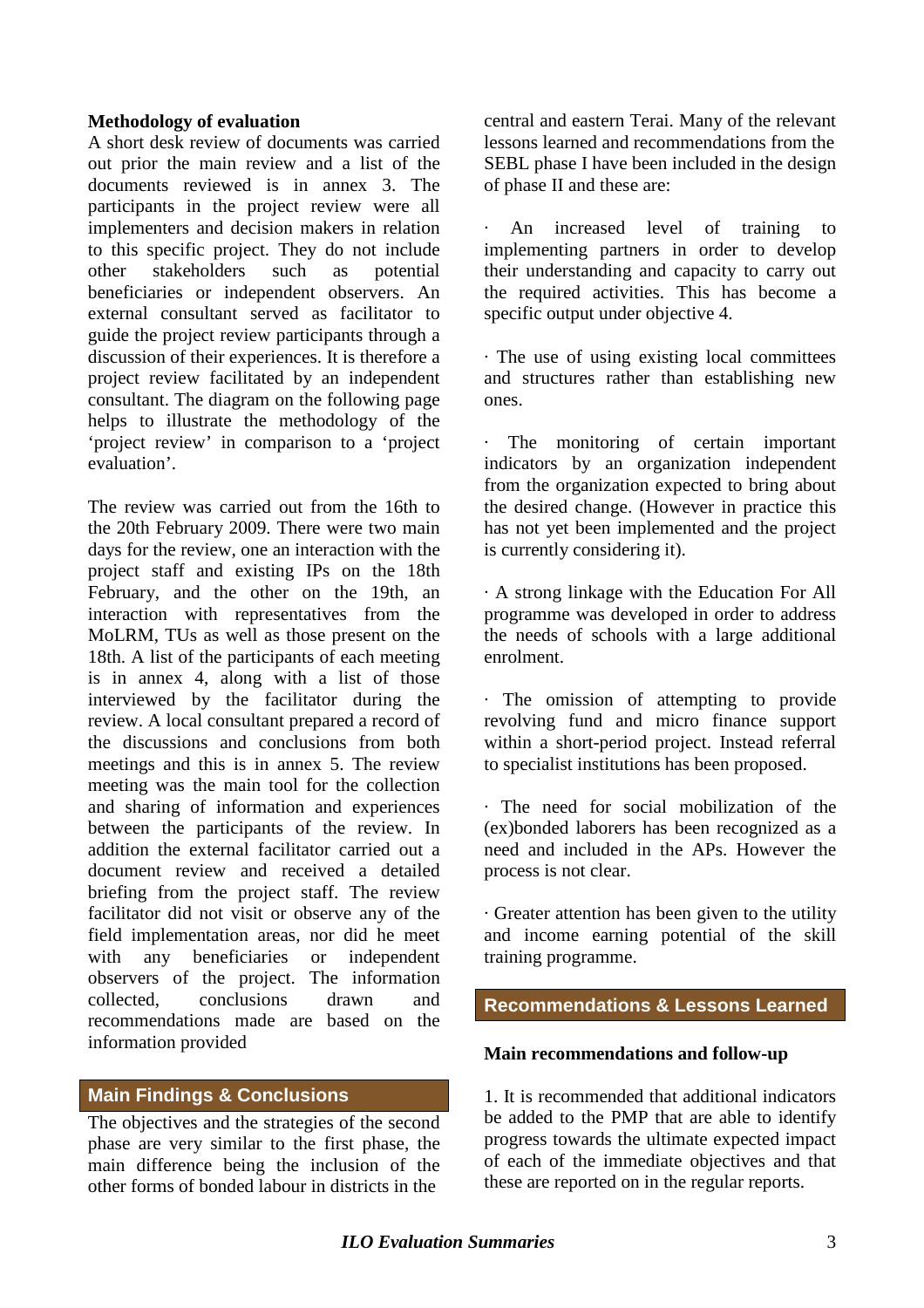2. A specific indicator should be developed to assess the number and area coverage of CLMSs or other similar community-based CL monitoring systems

3. Every effort needs to be made to keep the implementation schedule from any further slippage

4. The project and the IPs promoting gainful employment (objective 2) should identify ways of providing effective support to skilled graduates given the limited time between closing the APs and the end of the project.

5. Two activities under output 4.1 of objective 4 are particularly sensitive to delays and it is recommended that action towards these be started as soon as possible. These are: Review of the National Plan of Action against Child Labour; and Preparation of draft revisions to the Kamaiya Prohibition Act and the Child Labour Prohibition Act.

6. Implementing partners will re-assess the number of children that they can realistically withdraw from bonded labour within their target area. One estimate should be the number within the existing category and another should cover other forms of bonded labour. The project, in consultation with ILO/IPEC and USDOL, should then decide on revised categories of bonded laborers and revised target numbers for withdrawal.

7. As the project only provides education, social mobilization and vocational training to (ex)bonded laborers it needs to build/ maintain linkages with other service providers in the area so that there is an integrated approach to the rehabilitation of bonded laborers.

8. Look for ways to provide some support to schools which have a large intake of children due to the project activities.

9. Consider increasing the support for family economic development for child withdrawal from Rs. 2,400

10. Review the required frequency and content of recording and reporting required by the partners and if possible reduced to allow greater attention to be given to implementation.

11. Implement independent monitoring once a year to support PMT to verify the outputs and impacts.

12. Ensure that field implementing partners are supported and monitored by the PMT making a visit to the implementation area at least once a month.

13. Contact should be made with the Education Management information System staff in order to explore the possibility of including child labour-related information in their data collection.

14. If an impact assessment is carried out at the end of the project a comparison should be made of the impact in Dhanusa, where the ILO Employment and Local Economic Development Project is active, and other districts, in order to see if there has been any significant changes on the rehabilitation of former bonded laborers and their children from the combination of these two projects.

15. **Recommendations for USDOL and project management:** Implement the agreed plan of action regarding the budget shortfall – The USDOL representative will make a request through DOL Washington for information from ILO/IPEC on the availability of any surplus funds for 2006 projects. It is expected that this information will be received by the end of March. The project will work out what changes are needed to the activities and targets if the project has to be implemented within the existing budget. This is to be prepared by the NCTA by 1st April and submitted to USDOL for informal review.

16. **Recommendations for ILO Nepal and project management (16,17,18):** Actively encourage the discussion on the interpretation